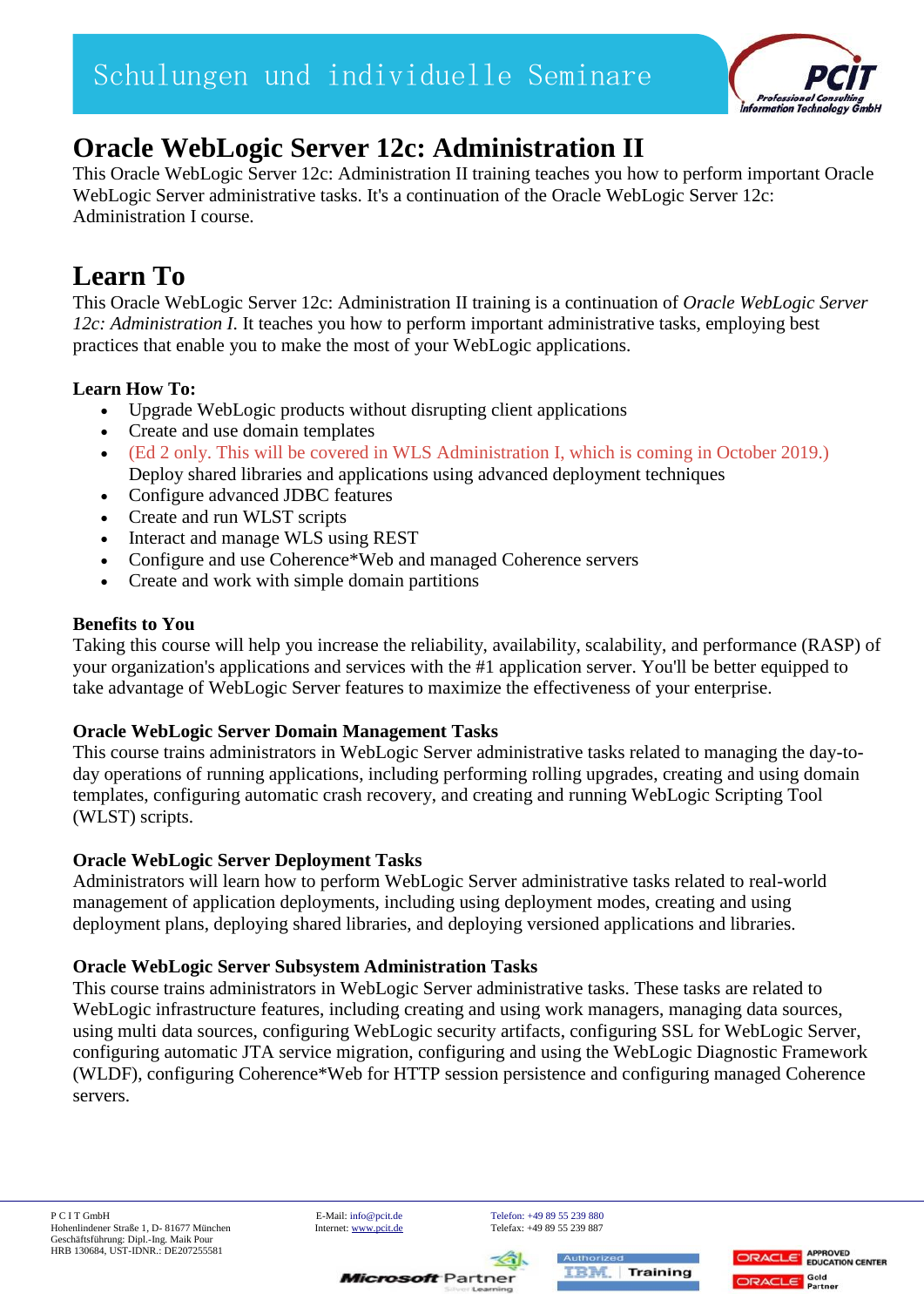Schulungen und individuelle Seminare



# **Prerequisites**

### **Suggested Prerequisite**

- Experience using basic Linux commands
- System administration experience

### **Required Prerequisite**

Oracle WebLogic Server 12c: Administration I

# **Audience**

- Administrator
- Developer
- Implementer
- Systems Administrator

# **Course Objectives**

- (Ed 2. This will be moved to WLS Administration I Ed 3, coming in October 2019.) Deploy shared libraries and applications using deployment plans and versioning
- Configure SSL for WebLogic Server
- Configure WebLogic features including domain templates, system start up, crash recovery, work managers, multi data sources, security policies, and automatic JTA migration
- Configure Coherence features
- Perform a rolling upgrade of WebLogic Server
- Write and run WLST scripts

# **Course Topics**

## **Course Overview**

### **WebLogic Server Review**

- WebLogic Server: Overview
- WebLogic Server Domain
- Administration Server and Managed Server
- Machines, Node Manager, and Clusters
- Start Scripts
- WebLogic Tools: Administration Console and WLST
- Deployment

## **Upgrading WebLogic Server**

- Upgrade definition
- Rolling Upgrade
- Rolling Upgrade Process

## **Creating and Using Domain Templates**

- Domain Template Review
- Domain Template Concepts
- Extension Template Concepts
- Custom Templates

## **WebLogic Server Startup and Crash Recovery**

• Node Manager Review





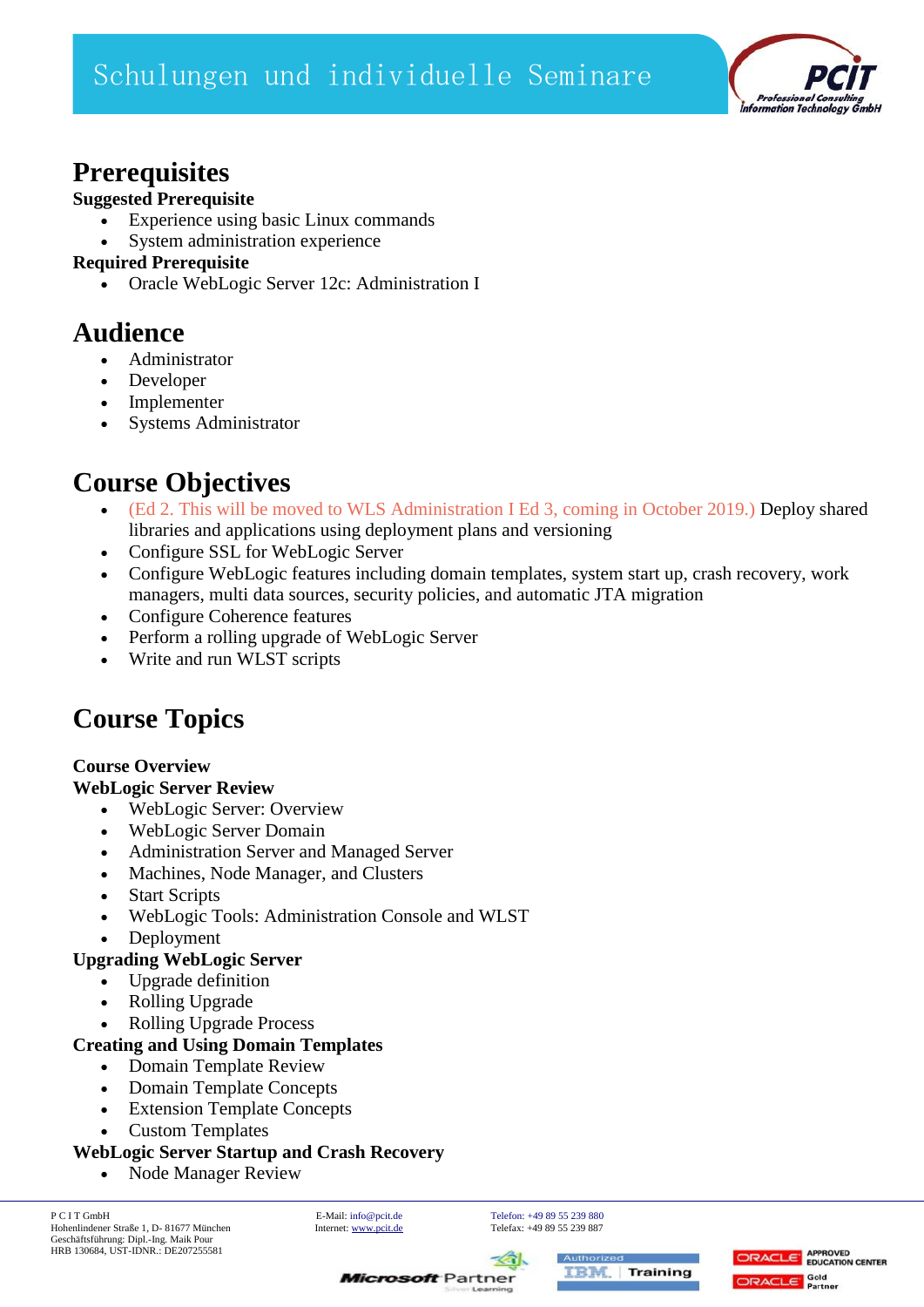# Schulungen und individuelle Seminare



- Configure Node Manager to Start on System Boot
- Server Automatic Crash Recovery Restart

# **WebLogic Scripting Tool (WLST)**

Jython Concepts

- WLST Concepts
- Java Management eXtension (JMX) concepts
- Common WLST tasks

## **WebLogic Server and REST**

- WLS and REST
- Accessing WLS via REST
- WLS REST Operations

### **Secure Sockets Layer (SSL)**

- SSL Concepts
- WebLogic SSL Scenarios
- Keystores
- Configuring WebLogic SSL

**(Ed 2 only. This content will move to WLS Administration I in Ed 3, coming in October 2019.) Shared** 

### **Java EE Libraries**

- Shared Java EE Library Concepts
- Deploying a Shared Library

### **Application Work Managers**

- Default WebLogic Request Handling
- Work Manager Concepts
- Creating a Work Manager

### **Security Realms**

- Security Review
- Embedded LDAP Authentication System
- Configure Auditing

## **Disaster Recovery and Migration**

- Disaster Recovery
- Backing Up the Administration Servers
- Service-Level Migration
- Whole Server Migration

## **Domain Partitions**

- Introduction to Multitenancy
- Working with Domain Partitions

## **Managing Data Sources**

- General Architecture
- Diagnostic Images
- Harvesters
- Watches and Notifications

## **Diagnostic Framework**

- General Architecture
- Diagnostic Images
- **Harvesters**
- Policies and Actions
- Scaling and WLDF

### **Coherence**

- Coherence Overview
- Coherence\*Web Session Persistence

**Microsoft** Partner